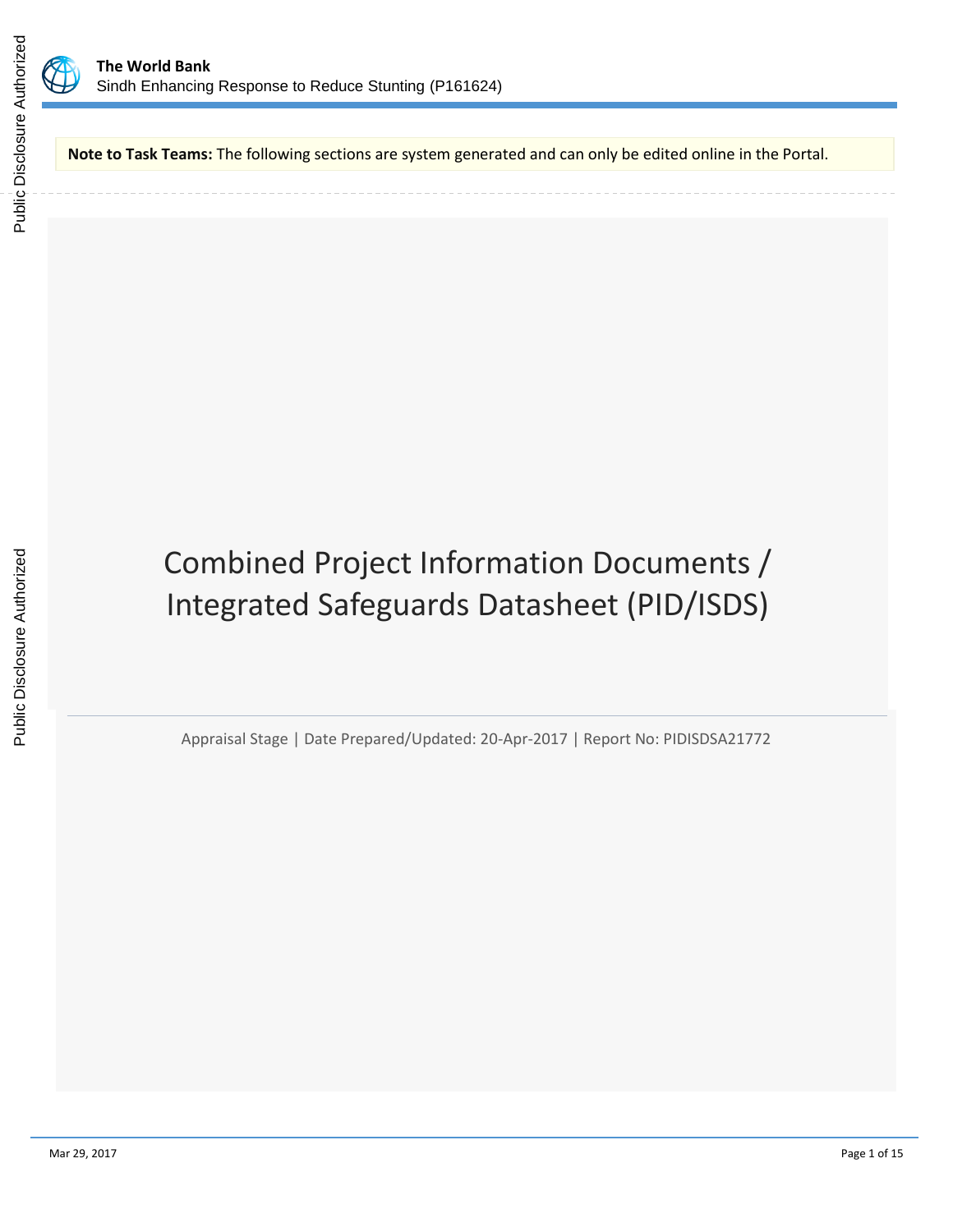

# **BASIC INFORMATION**

#### **OPS\_TABLE\_BASIC\_DATA A. Basic Project Data**

| Country<br>Pakistan                                       | Project ID<br>P161624                                                      | Project Name<br>Sindh Enhancing<br>Response to Reduce<br><b>Stunting</b>          | Parent Project ID (if any)                                |
|-----------------------------------------------------------|----------------------------------------------------------------------------|-----------------------------------------------------------------------------------|-----------------------------------------------------------|
| Region<br><b>SOUTH ASIA</b>                               | <b>Estimated Appraisal Date</b><br>16-Jan-2017                             | <b>Estimated Board Date</b><br>26-May-2017                                        | Practice Area (Lead)<br>Health, Nutrition &<br>Population |
| Lending Instrument<br><b>Investment Project Financing</b> | Borrower(s)<br>Government of Pakistan,<br><b>Economic Affairs Division</b> | <b>Implementing Agency</b><br>Government of Sindh,<br>Planning and<br>Development |                                                           |

#### Proposed Development Objective(s)

The Project Development Objective (PDO) is to contribute to the reduction of the stunting rate among children under 5 years of age by targeting the most affected districts in the Province of Sindh.

Components

Component 1 : Expanding Access to a Multi-sectoral Package of Services for Reducing Stunting Component 2: Strengthening Key Cross-cutting Nutrition-related Interventions and Project Management

#### **Financing (in USD Million)**

| <b>Financing Source</b>                     | <b>Amount</b> |
|---------------------------------------------|---------------|
| Borrower                                    | 224.00        |
| International Development Association (IDA) | 61.70         |
| <b>Total Project Cost</b>                   | 437.00        |

Environmental Assessment Category

#### B - Partial Assessment

Decision

The review did authorize the preparation to continue

**Note to Task Teams:** End of system generated content, document is editable from here.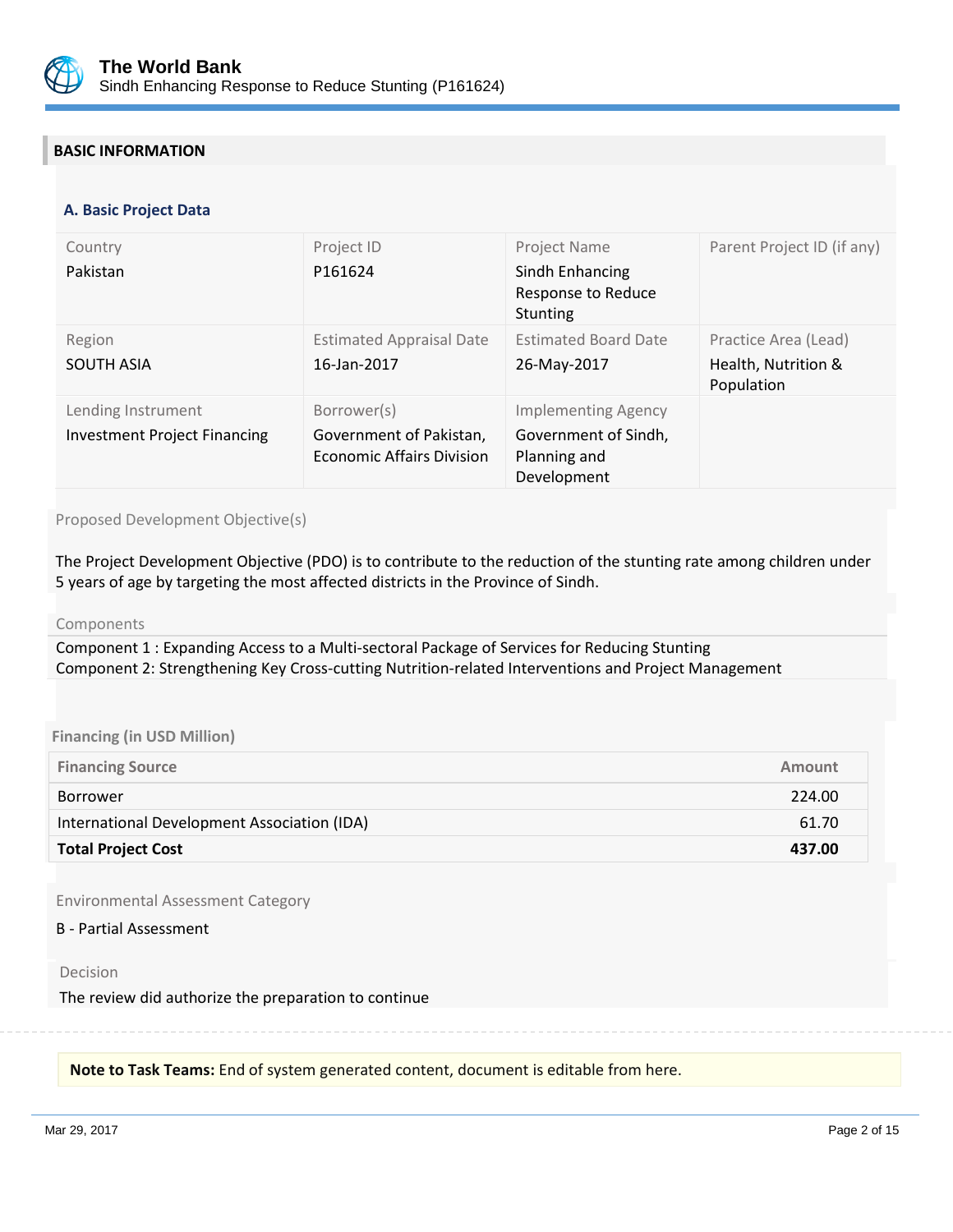

Other Decision (as needed)

# **B. Introduction and Context**

#### Country Context

Pakistan is the world's sixth most populous country, with an estimated population of over 191 million in 2015. It is classified as a lower-middle-income country with a 2015 per-capita gross national income of US\$1,429.Despite significant gains in macroeconomic stability in recent years, Pakistan confronts many serious challenges, including: (i) insecurity; (ii) insufficient progress in achieving human development and MDG targets; and (iii) slow economic recovery and slow progress in addressing macroeconomic challenges.

Though GDP growth has been limited to 2.9% over the period of FY09–13 (or about half the FY04–07 rates), a growth incidence analysis in the recent Country Partnership Strategy (CPS) has confirmed the pro-poor characteristics of Pakistan's growth. Significant gains in poverty reduction and shared prosperity are evidenced by: (i) a decline in poverty from about 35% in 2001-02 to under 10% in 2013-14; and (ii) a reduction of the population with a per capita expenditure level of 550 Pakistani Rupees (approx. US\$5.25) from 14% in 2001 to 2% in 2014. However, these poverty gains remain fragile as evidenced by: (i) the number of households clustered near the poverty line (and therefore vulnerable to any kind of shock); and (ii) the share of the population considered vulnerable to any shocks (which increased from 53% in 1999 to 60% in 2011).

Sindh Province, with an estimated population of 51 million, $1$  comprises about a quarter of the country's population; it is the second most populous province of Pakistan and is nearly 50% urban. The province contributes 30-33% of the country's GDP, and its GDP per capita is roughly three times that of the country as whole. However, based on the latest poverty data, 25% of the population of Sindh lives under the revised poverty line, and the 2011 National Nutrition Survey (NNS) found that Sindh was the most food-deprived province, with 72% of households' being food insecure. The most recent data (MICS, 2014) shows that 48% of children under five suffered from stunting and 15% from wasting. The situation differs across the province, with highest rates of stunting for the Districts of Tharparkhar and Umerkot (63% and 66% respectively) and as low as 33% to 36% for Karachi's urban districts.

#### Sectoral and Institutional Context

For decades, as Pakistan and Sindh Province, in particular, have had persistently high rates of acute malnutrition. UNICEF (2013) notes that Pakistan comprises the third highest percentage of stunted children in the world and that more than 9.6 million Pakistani children face chronic malnutrition. Data shows that in the South Asia region, Pakistan has the lowest rates of early initiation of breastfeeding and exclusive breastfeeding (and the highest rate of bottle feeding), as well as low rates of timely initiation of complementary feeding, all of which contribute to the chronic malnutrition. It is estimated that the malnutrition crisis in Pakistan costs the economy 2-3% of GDP per year (in comparison, the present energy crisis is estimated to cost 2% of GDP) by impairing health, growth and cognitive development, school readiness and learning outcomes as well as potential productivity and earnings and adults. Furthermore, without an urgent response to significantly address malnutrition, the country will continue to experience this 'demographic nightmare' of a large population whose human capital potential is not fully realized, thereby resulting in unskilled, economically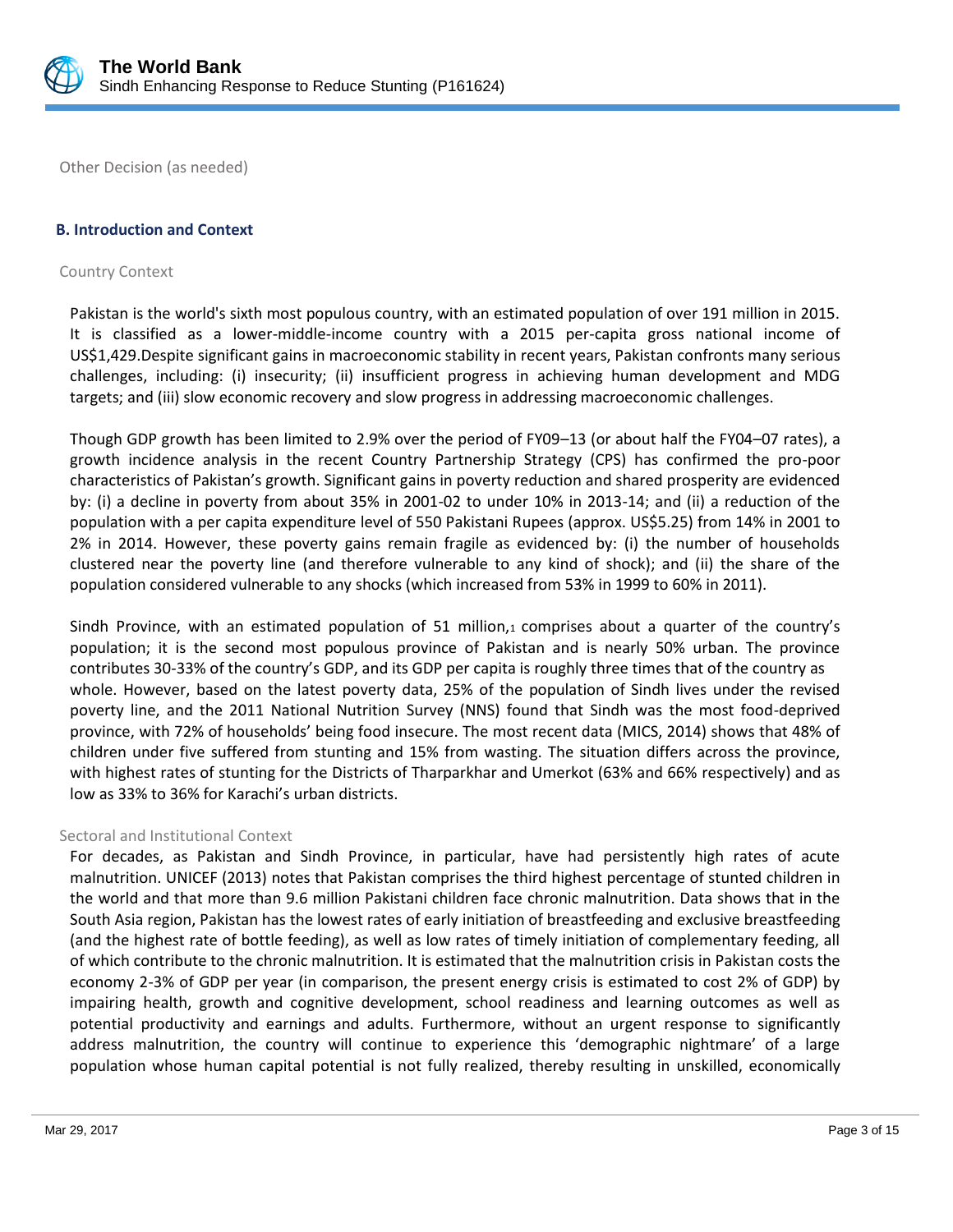

unproductive population which is left behind in a global economy that is increasingly requiring specialized skills.

While Pakistan's social indicators for health, nutrition, and education are low and lag seriously behind other countries in the region, the country ranks among the lowest spenders on education and health in the region (each at less than 3% of GDP). In addition, provincial and district disparities in access to and quality of services have become an important concern since the delivery of most key services became a provincial responsibility with the adoption of the 18th amendment of the constitution in 2010.

Nationally, only about 10% of the national health budget is spent on nutrition, and 90% of this amount is financed by development partners in Pakistan. Nutrition-related activities are mainly delivered by NGOs, often contracted directly by the development partners. Nutrition-supported activities in Sindh Province that contribute to reduced stunting and malnutrition include: (i) the World Bank-financed "Enhanced Nutrition for Mothers and Children"; (ii) the EU-funded "Women and Children Improved Nutrition Sindh" which will end in 2017, and the USAID-funded "Maternal and Child Nutrition Stunting Reduction" (implemented by UNICEF and WFP). With a contribution from DFID, the Pakistan Partnership for Improved Nutrition (PPIN), a Multi Donor Trust Fund administered by the World Bank, plans to finance nutrition sensitive interventions to complement the health sector's nutrition interventions, focusing on sanitation and hygiene interventions in 13 districts and nutrition sensitive agriculture interventions in four districts.

Under Pakistan's Vision 2025, nutrition has received increased attention, and the federal as well as provincial Governments have established a secretariat to coordinate and support its scale-up. Pakistan joined the global movement of Scaling-Up-Nutrition (SUN) in 2013. Having acknowledged that despite better economic conditions and a large agrarian population, Sindh's nutrition indicators have fallen behind those in the South Asia region. As a response, the Government of Sindh (GoS) recently adopted an Accelerated Action Plan for Reduction of Stunting and Malnutrition (AAP). The AAP has the ambitious goals of reducing stunting from 48% to 30% by 2021 and to 15% by 2026 by increasing and expanding coverage of multi-sectoral interventions proven to reduce stunting in the first five years of life. It comprises objectives and expected outcomes related to addressing the underlying causes (by sector) of stunting: health, population, sanitation and hygiene, agriculture (including livestock and fisheries), social protection, education, and behavioral change communication. Addressing stunting is important because of its impact on the economic development of the country. There are at least three channels via which stunting produces economic losses over the life cycle: (i) reduction in physical growth potential; (ii) neurological consequences that lead to poor learning and grade attainment; and (iii) increased susceptibility to chronic diseases in adulthood. These in turn have adverse effects on productivity, lost employment, premature death, healthcare costs, and opportunity costs of caregivers. In addition, in the short run, child undernutrition is a risk factor for child morbidity and mortality and leads to increased healthcare costs and forgone income for caregivers. GoS has committed itself to match every USD of Overseas Development Aid (ODA) funding to address malnutrition by 0.5 USD domestic financing and has allocated 1 billion PKR per year for the next three years through their recurrent budget as an indication of this commitment and ownership.

# **C. Proposed Development Objective(s)**

**Note to Task Teams:** The PDO has been pre-populated from the datasheet for the first time for your convenience. Please keep it up to date whenever it is changed in the datasheet.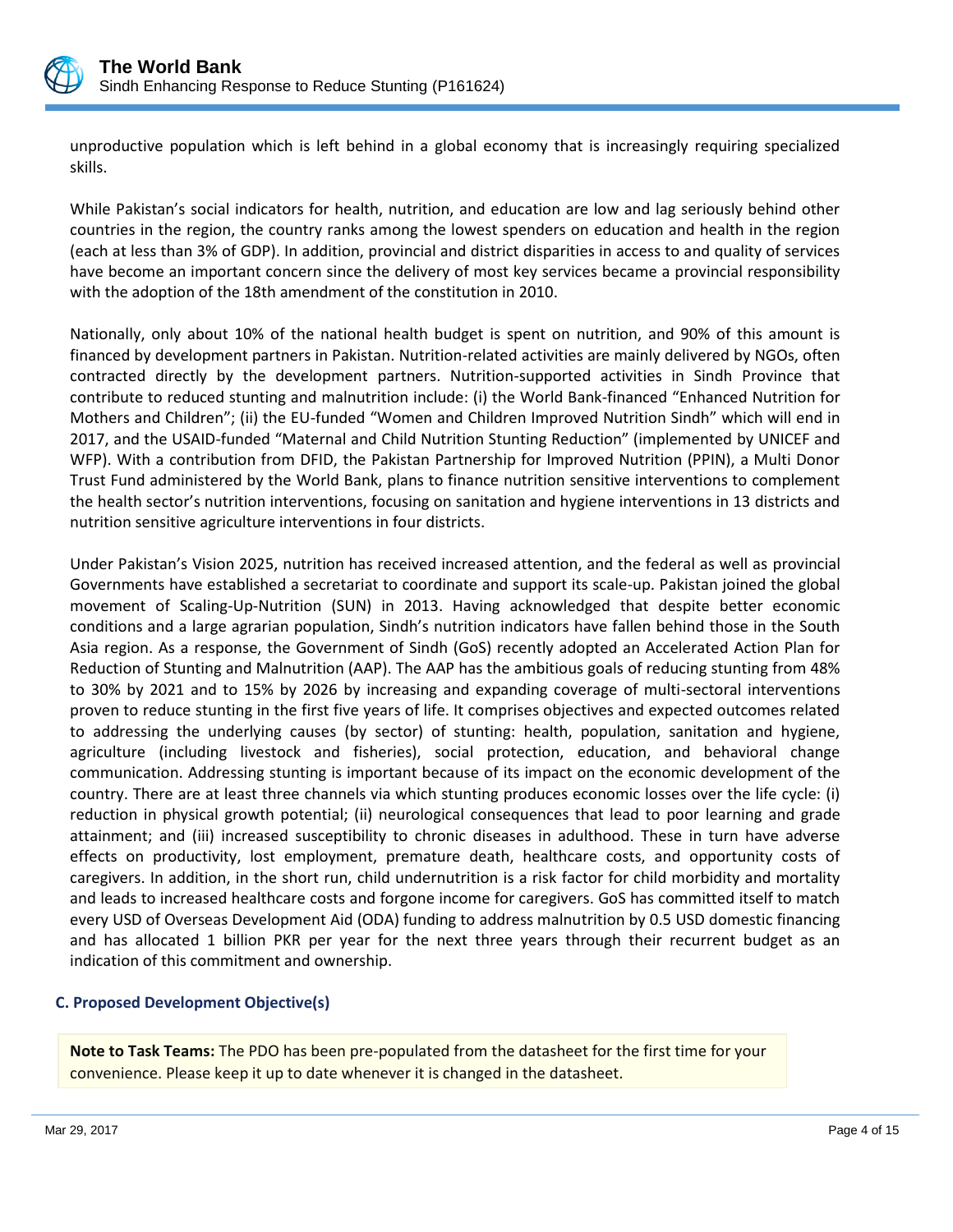

# Development Objective(s) (From PAD)

The Project Development Objective (PDO) is to contribute to the reduction of the stunting rate among children under 5 years by targeting the most affected districts in Sindh Province.

#### Key Results

The Project will contribute to the AAP's overall goal of reducing stunting by 2021 at a more modest 1 percentage point per year, or from 48% to 43% by 2021However, because improvements in the stunting rate will only be really measurable towards the end of the project or after project completion, during project implementation the PDO level indicators will be tracked by progress of those interventions in the project areas which are known to have an impact on the nutritional status of PLWs, infants 0-24 months, and children 24-59 months. The Project will also analyze available data sources, such as the MICS, PDHS, and support at least one province-wide stunting survey before the end of the project. The project will use the same indicators (but not the same targets) as the "Enhanced Nutrition for Mothers and Children Project" to monitor progress of the nutrition specific interventions to be scaled up under this project.

Specifically, the project indicators will track: (i) the proportion of PLW receiving iron and folic acid (IFA) supplements; (ii) the proportion of infants 0-6 months who are exclusively breastfed; (iii) the proportion of children 6-23 months fed in accordance with all three Infant and Young Child Feeding (IYCF) practices; (iv) the proportion of children 0-59 months treated for severe acute malnutrition; (v) the proportion of children 6-59 months receiving vitamin A supplementation; and (vi) the proportion of children 6-59 months with diarrhea treated with zinc and ORS. In line with other proposed sectoral interventions, the project will also track: (i) contraceptive prevalence; and (ii) the proportion of children age 36-59 months attending an early childhood education program. Other non-health indicators will also be tracked.

#### **D. Project Description**

The project would support the GoS AAP through the expansion of a multi-sectoral package of services known to reduce stunting in the medium to long-term. Sectoral plans to be supported under this project (for Health and Nutrition; Population and Welfare; Sanitation and Hygiene; Agriculture, Livestock & Fisheries; Education; and Social Protection) have been prepared. The project will support the scale up of these services across districts in a phased manner to be determined by the readiness of each sector. A total of 15 districts have been identified in the first phase of the project and include the 13 covered in the Multi-Sectoral Actions for Nutrition (MSAN) project, and two additional districts, Mirpurkhas and Jamshoro". The 13 MSAN districts also include the 9 districts covered by the ongoing Bank-financed Enhanced Nutrition for Mothers and Children. This project will support additional coverage of the health, nutrition, sanitation and agriculture interventions in these 13 districts since the coverage of each sector under the ongoing project is only between 50 to 60% of the districts and roll out of other sectoral interventions not yet being implemented. For the new districts, this project will support the roll-out of the full multi-sectoral interventions in a phased manner starting with the Mirpurkhas and Jamshoro already identified by GoS. The roll-out to the remaining 7 or 8 districts will be determined by GoS on an annual basis.

**Component 1 (total estimated cost: US\$45 million)** would support expansion of a multi-sectoral package of services known to reduce stunting in the medium to long-term. Sectoral plans (for Health and Nutrition; Population and Welfare; Sanitation and Hygiene; Agriculture, Livestock & Fisheries; Education; and Social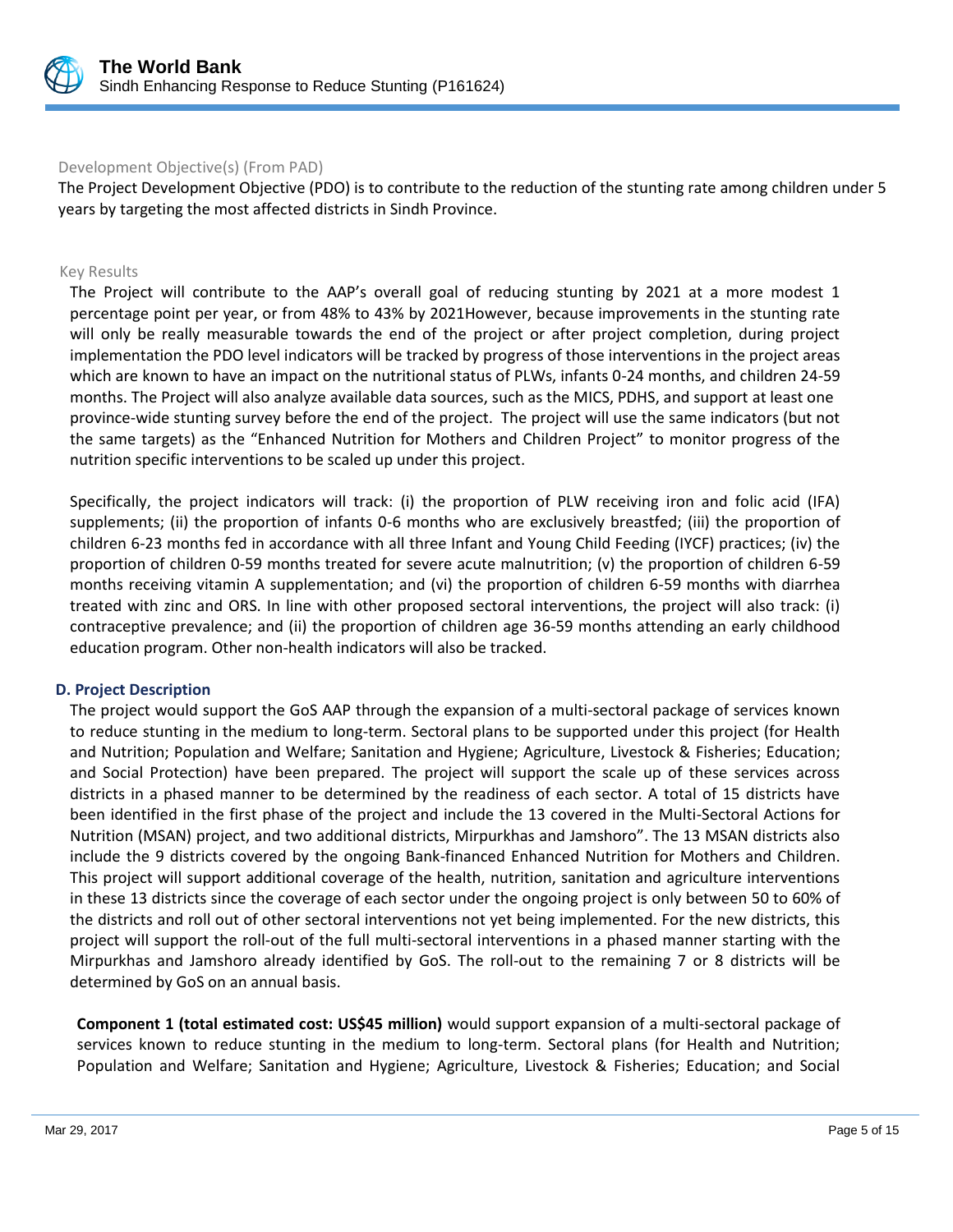

Protection) have been prepared and included in the AAP. These sectoral plans comprise proven interventions to address stunting and other forms of malnutrition among the project's target populations.

Component 1 would support the GoS by (i) expanding the number and quality of interventions listed above that will have a direct and immediate impact on reducing stunting in the medium to long-term; and (ii) creating an enabling environment and incentives to encourage the required behaviors that need to accompany the expansion of the multi-sectoral interventions. Under Component 1, DLIs to track achievement of the expanded coverage and utilization of the interventions have been agreed to, and the project would finance the results achieved through these DLIs under a defined Eligible Expenditure Program (EEP). The DLIs include (i) the number of women accessing at least four antenatal care visits (ANC4+) where they are provided with nutrition-specific services including counselling; (ii) the number of children screened for malnutrition; (iii) the number of villages certified open defecation free (ODF) as a measure of sanitation level; (iv) the number of eligible households benefitting from CCTs for H&N services; (v) percentage of allocated nutrition financing actually expended by GoS on an annual basis; and (vi) the number of institutional strengthening measures adopted. The DLIs reinforce achievement of nutrition-specific, nutrition-sensitive, and institutional objectives that will contribute to the achievement of the PDO.

**Component 2 (total estimated cost: US\$18 million)** would finance TA and selected inputs to support: (i) measures for implementing the pilot CCT program; (ii) development of an overarching multi-sectoral communications strategy for social and behavior change; and (iii) institutional arrangements for crosscutting interventions including coordination and project management, nutrition expenditure tracking citizen engagement, integrated multi-sectoral data information systems, and monitoring, evaluation and supervision.

# **E. Implementation**

#### Institutional and Implementation Arrangements

**Project management and coordination:** Project management will be the responsibility of the Stunting Secretariat to the Chief Minister which will include a core team comprising technical specialists (such as Project Management Specialist, Procurement and Financial Management, Communication Expert, M&E Specialist, etc.). The Secretariat with support from the Nutrition Section of the Planning and Development (P&D) Department will ensure smooth implementation and monitoring of the prioritized package of multisectoral interventions under the AAP.

Component 1 will be implemented within the framework of institutional arrangements established by the GoS to achieve the objectives of the AAP. For Component 1, the following institutional arrangements have been agreed to:

**Provincial-level arrangements:** A Provincial Stunting Task Force has been constituted as a decisionmaking body to direct and oversee all programmatic and operational activities envisioned by the AAP. The Task Force, under the Chairmanship of the Chief Minister (CM), includes Ministers and Secretaries of the relevant sectors and representatives from the civil society and academia. A Nutrition Coordinator to the Chief Minister will ensure coordination among the different sectors and implementing entities; the Nutrition Coordinator will be supported by a secretariat comprising of program, technical, fiduciary and strategic communications staff responsible for coordinating the implementation of the AAP across the province.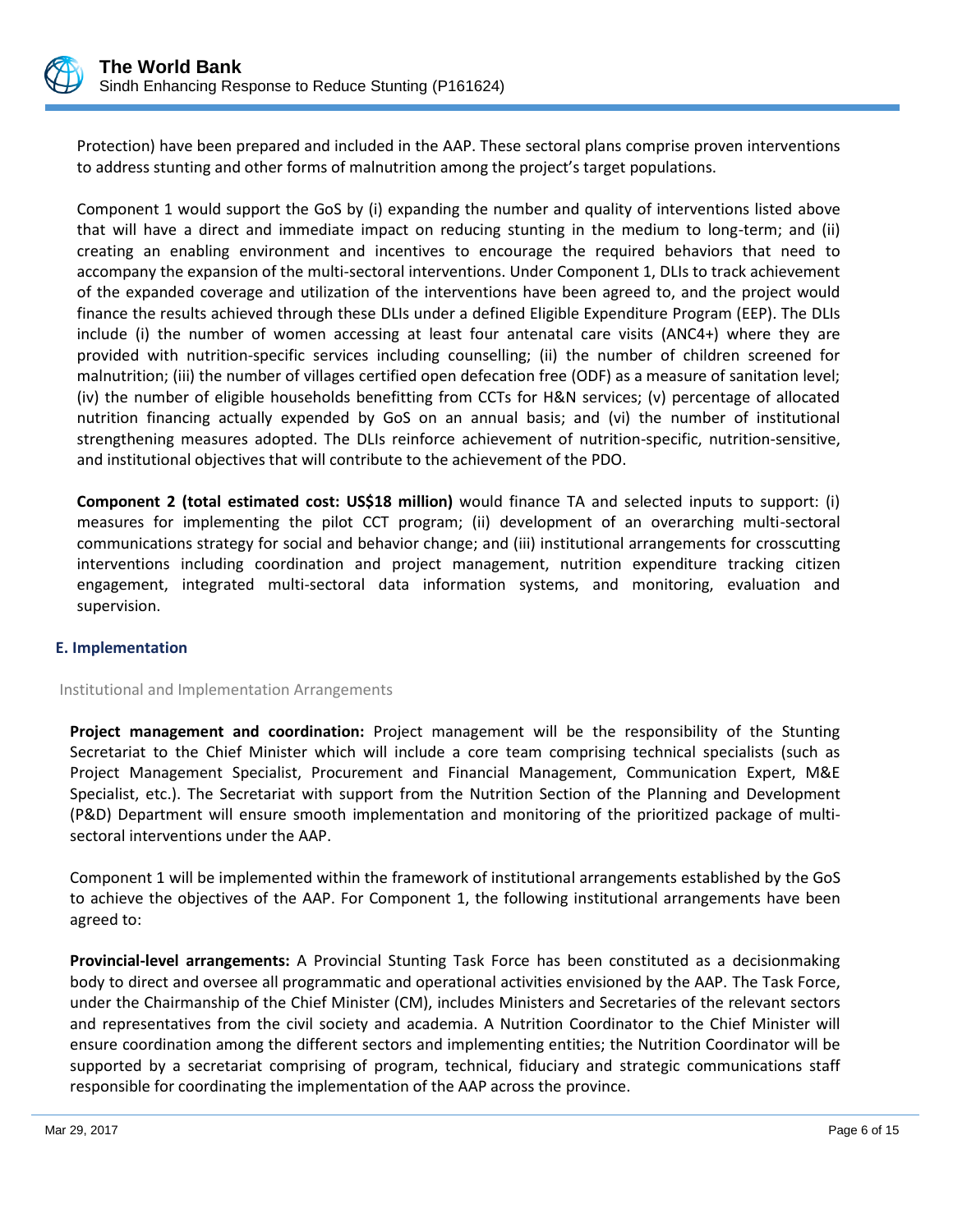

A Provincial Steering Committee (PSC), created in 2015 as part of the Bank-funded Enhanced Nutrition for Mothers and Children Project, will be extended to perform as oversight committee for the project, include other additional authorities (e.g., BISP). The Steering Committee will meet every six months to provide policy direction, programmatic guidance, and overall coordination among the different sectors and stakeholders. The PSC is chaired by the Additional Chief Secretary of the Province and comprised of representation from P&D as well as the secretaries of all relevant sectors.

**District level arrangements:** All sectoral representatives (e.g., nutrition, health, local government, education, population welfare, agriculture, livestock, fisheries and social welfare department (SWD) hold operational district level offices. Health, nutrition, and population interventions will be delivered through LHWs and Community Midwives (CMWs); where there are no LHWs, non-governmental organizations will be contracted to deliver the package of services financed by the project. The Local Government (LG) representative (Additional Director LG) will be the district focal person for water and sanitation, while Secretaries of respective Union Councils serve as the field force of LG Department. For agriculture, the government's agriculture extension workers are available at district level as Agriculture Officers.

Overall sectoral coordination at the District Level will be the responsibility of the Deputy Commissioner, assisted by the District Coordinator. The District Coordinator, assisted by a communication officer and M&E officer, will coordinate with all the sectoral focal persons to ensure that: (i) quarterly work plans are prepared and implemented; (ii) activities are supervised and monitored; (iii) all sectors provide monthly reports to the District Commissioner; and (iv) consolidated reports are transmitted to the provincial level. At the Taluka level, GoS is represented by an Assistant Commissioner (AC) that reports to the Deputy Commissioner. The AC will be supported by a coordinator at the Taluka level responsible to ensure union council (UC) and village level coordination and implementation.

For Component 2, the following institutional arrangements have been agreed to:

**Social and Behavior Change Communication:** A Communication Coordination Cell will initially be established within P&D and then within the Secretariat for the Nutrition Coordinator. The cell will develop an overall communication strategy and action plan in a consultative and participatory manner while ensuring synergies with sectoral communication strategies. It will also ensure quality control of outreach materials, coordinate event management, public information campaigns, advertisements for print and electronic media and help with relationship building with media and civil society.

**Conditional Cash Transfers:** A Social Protection Board/Authority housed in the Social Welfare Department with requisite technical and operational capacities will, in the short term as part of this project, design and deliver a health & nutrition (H&N) CCT pilot in selected AAP districts. The Social Protection Board/Authority will independently operate under an appropriate legal framework duly enacted by the provincial assembly to lead the broader Social Protection agenda with a specific focus on the implementation of H&N CCTs.

**Note to Task Teams:** The following sections are system generated and can only be edited online in the Portal.

.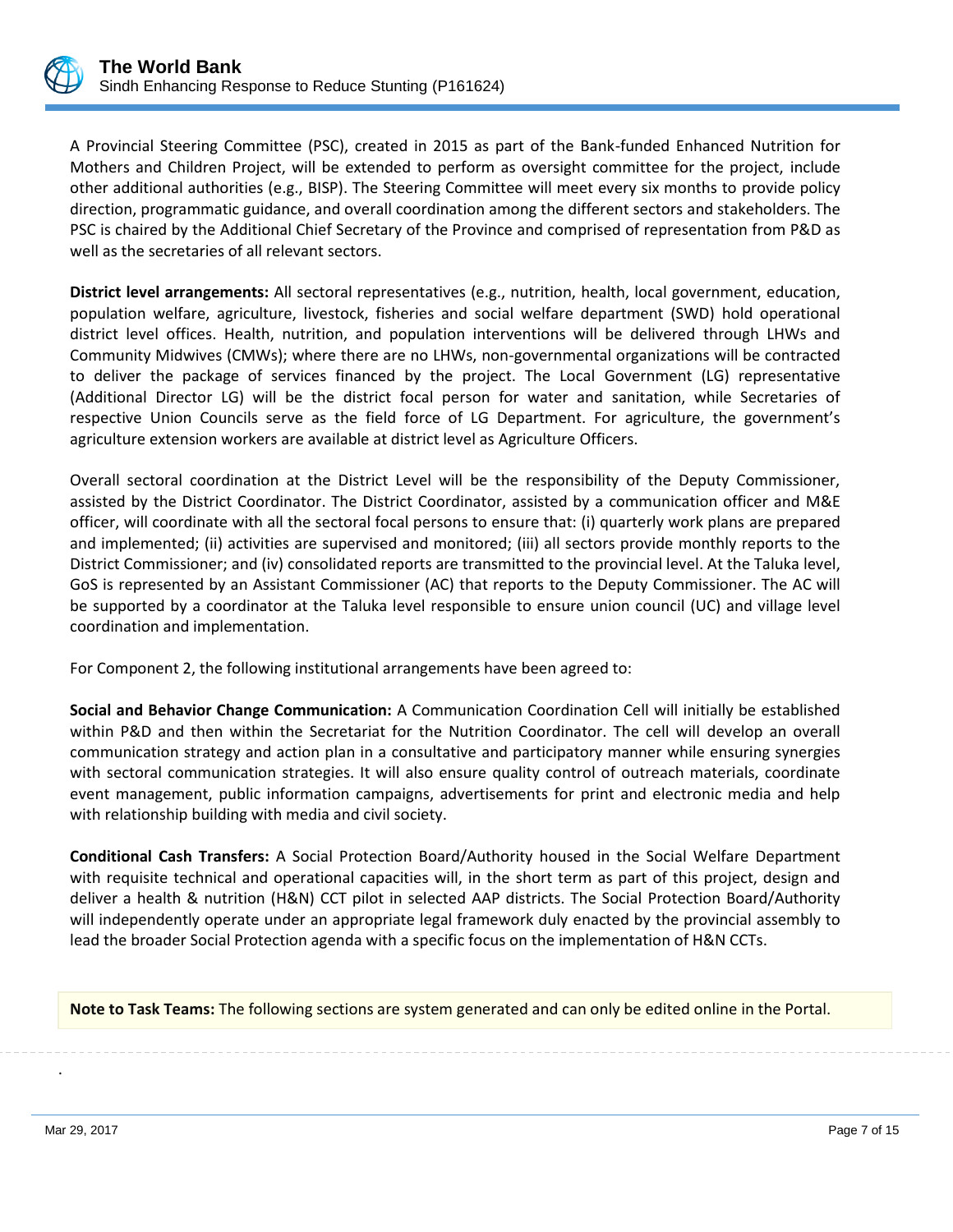

# **F. Project location and Salient physical characteristics relevant to the safeguard analysis (if known)**

The proposed project covers 23 districts in Sindh Province, including upper, middle (central) and lower plains. Sanitation conditions in the rural and semi urban population of the province are one of the factors of increased stunting rates among under-privileged communities. The physical features of Sindh are desert, hilly, low lying plains and coastal areas. Since the proposed project targets the local population in semi urban, built up areas with a lack of municipal sanitation and nutrition in similar areas, project activities are unlikely to pose any significant harm to the environment, especially to the natural habitat. The proposed project will target the 23 districts where stunting rates are over 50% and within these districts, the most vulnerable segments of the population - children in the first 1,000 days and 2-5 years, women of reproductive age and adolescent girls. A total of 15 districts have been selected for implementation in the first year of the proposed project which comprise: the 13 districts covered in the Bank-financed Multi-Sectoral Actions for Nutrition (MSAN) project, (Umerkot, Tharparkar, Thatta, Qambar Shahdadkot, Sujawal, Badin, Kashmore, Jacobabad, Dadu, Shikarpur, Sanghar, Larkana, Tando Mohammed Khan) and two additional districts, Mirpurkhas, and Jamshoro. The Enhanced Nutrition for Mothers and Children Project is currently being implemented in 9 of the 13 districts of the MSAN project. The proposed project's sanitation and Agriculture for Nutrition (A4N) activities are aligned with MSAN Project. Under the proposed project, multi-sectoral interventions will be scaled up for a total of 23 districts by project end. Baselines required for the remaining districts will be completed and the ESMF addendum will submitted to the World Bank for approval and disclosure.

# **G. Environmental and Social Safeguards Specialists on the Team**

Rahat Jabeen,Najm-Ul-Sahr Ata-Ullah

# **SAFEGUARD POLICIES THAT MIGHT APPLY**

| <b>Safeguard Policies</b>           | Triggered? | <b>Explanation (Optional)</b>                                                                                                                                                                                                                                                                                                                                                                                                                                                                         |
|-------------------------------------|------------|-------------------------------------------------------------------------------------------------------------------------------------------------------------------------------------------------------------------------------------------------------------------------------------------------------------------------------------------------------------------------------------------------------------------------------------------------------------------------------------------------------|
| Environmental Assessment OP/BP 4.01 | Yes.       | The proposed project has been assigned an EA<br>category of B (partial assessment) due to the<br>sanitation and hygiene activities under Component<br>1. These may likely have negative impacts on the<br>environment such as improper disposal of<br>sanitation, contamination of open irrigation canals<br>and water channels, etc. An Environmental and<br>Social Management Framework (ESMF) was<br>prepared and disclosed under the Multi-Sectoral<br>Actions for Nutrition (MSAN) project (URL: |
|                                     |            |                                                                                                                                                                                                                                                                                                                                                                                                                                                                                                       |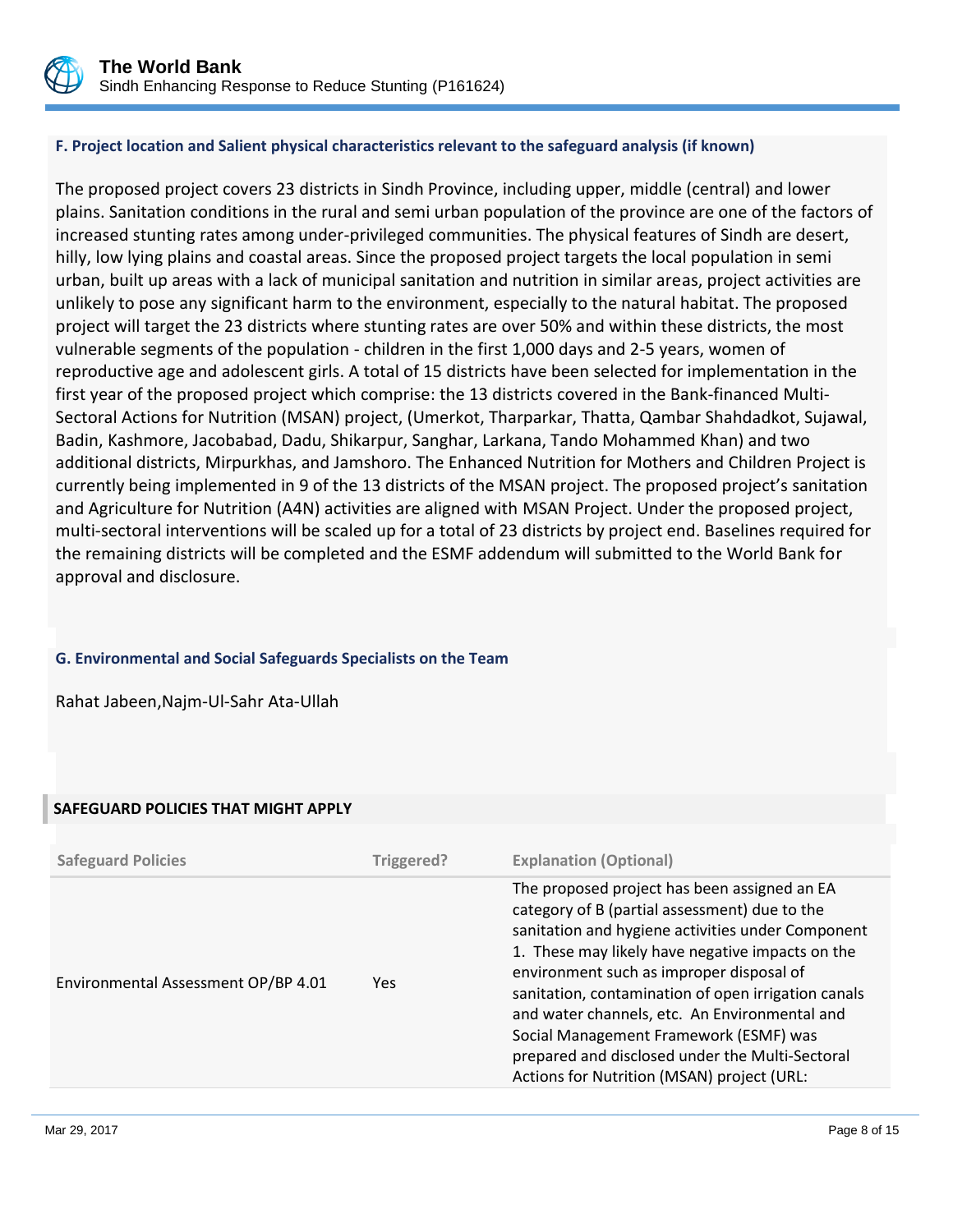

|                                        |     | http://lgdsindh.gov.pk/<br>Notification/ESMF_MSAN_Final%2024122016.pdf).<br>No new types of investments are envisaged under<br>the Sindh Enhancing Response to Reduce Stunting<br>Project with different impacts. An addendum to the<br>ESMF has been prepared in order to address the<br>scale up in scope under the proposed project to the<br>additional two districts of Mirpurkhas and Jamshoro<br>in the first year of project implementation. This<br>addendum provides an update for Environmental<br>and social baseline, assessments and consultations<br>with stakeholders for the two aforementioned<br>districts. An update, including environmental and<br>social baseline, assessments, and consultations with<br>stakeholders, will be attached to the ESMF for<br>further districts within a month of their<br>identification. The disclosure date and URL of the<br>ESMF addendum are provided below. |
|----------------------------------------|-----|-------------------------------------------------------------------------------------------------------------------------------------------------------------------------------------------------------------------------------------------------------------------------------------------------------------------------------------------------------------------------------------------------------------------------------------------------------------------------------------------------------------------------------------------------------------------------------------------------------------------------------------------------------------------------------------------------------------------------------------------------------------------------------------------------------------------------------------------------------------------------------------------------------------------------|
| Natural Habitats OP/BP 4.04            | No  | The Project activities do not involve any adverse<br>impacts on natural habitats.                                                                                                                                                                                                                                                                                                                                                                                                                                                                                                                                                                                                                                                                                                                                                                                                                                       |
| Forests OP/BP 4.36                     | No  | The Project activities do not involve any negative<br>impacts on forests.                                                                                                                                                                                                                                                                                                                                                                                                                                                                                                                                                                                                                                                                                                                                                                                                                                               |
| Pest Management OP 4.09                | Yes | Component 1 involves agriculture enhancement<br>technologies at farmer level which may involve the<br>use of some pesticides to enhance the crop<br>production. GoSindh has an approved IPMP that it<br>uses for the ongoing Sindh Agricultural Growth<br>Project. This will be applied to SERRS agriculture<br>activities. The IPMP disclosure date and URL has<br>been provided below.                                                                                                                                                                                                                                                                                                                                                                                                                                                                                                                                |
| Physical Cultural Resources OP/BP 4.11 | No  | The Project does not involve physical cultural<br>resources.                                                                                                                                                                                                                                                                                                                                                                                                                                                                                                                                                                                                                                                                                                                                                                                                                                                            |
| Indigenous Peoples OP/BP 4.10          | No. | No known Indigenous People are located in the<br>project areas.                                                                                                                                                                                                                                                                                                                                                                                                                                                                                                                                                                                                                                                                                                                                                                                                                                                         |
| Involuntary Resettlement OP/BP 4.12    | Yes | The proposed project may need to acquire small<br>pieces of land for certain interventions for the<br>agriculture component under MSAN (for example,<br>for storage facilities) and so OP 4.12 is triggered.<br>Most other small scale land requirements for the<br>agriculture component (such as for demonstration<br>plots etc.) will be addressed through Voluntary Land<br>Donation (VLD) with appropriate screening to ensure<br>that land is truly donated without any pressure. The<br>ESMF for the MSAN project includes a Resettlement<br>Policy Framework (RPF) which will also apply to the                                                                                                                                                                                                                                                                                                                 |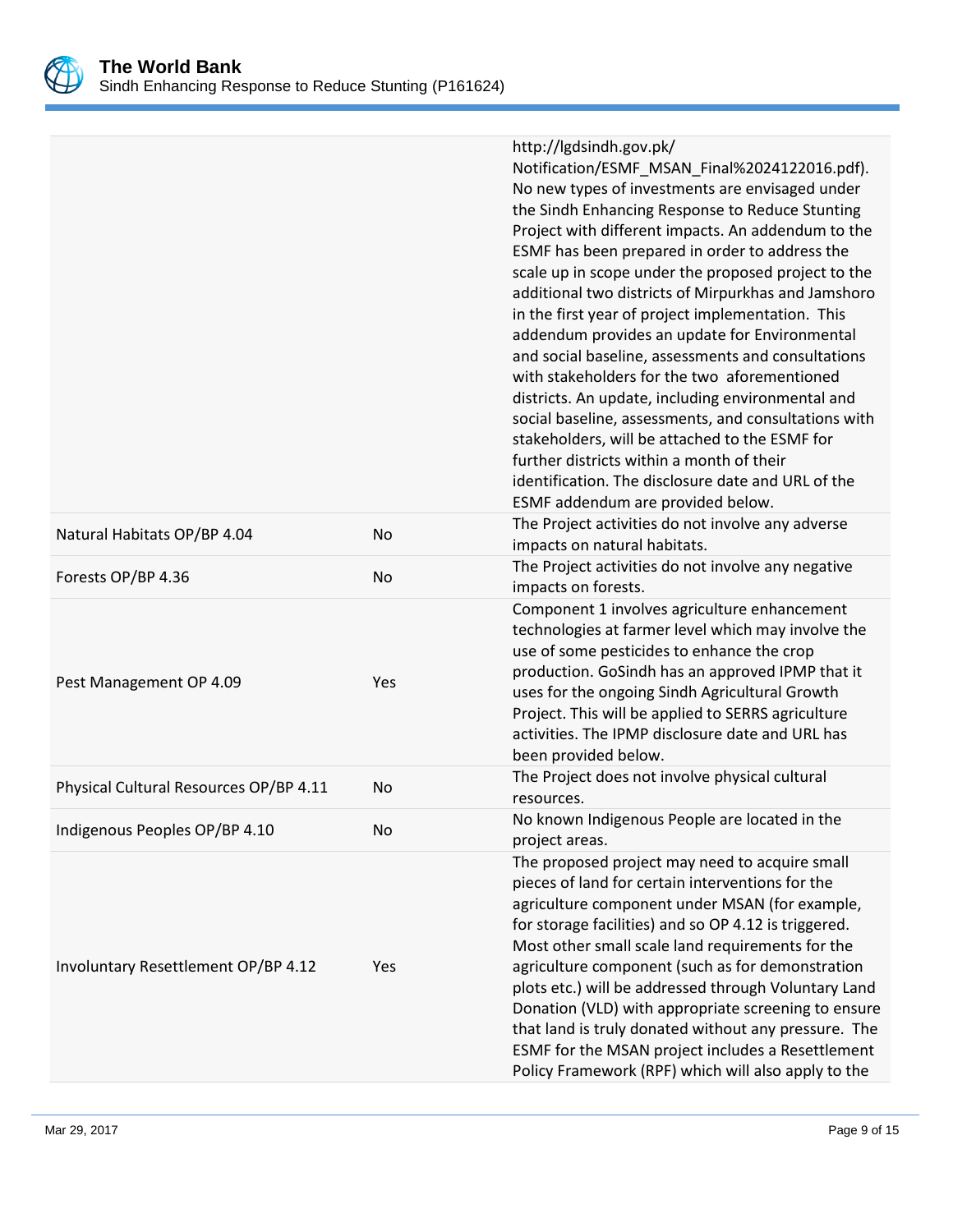

|                                                   |     | proposed project.                                        |
|---------------------------------------------------|-----|----------------------------------------------------------|
| Safety of Dams OP/BP 4.37                         | No  | The Project does not involve dams.                       |
| Projects on International Waterways<br>OP/BP 7.50 | No. | The Project does not involve international<br>waterways. |
| Projects in Disputed Areas OP/BP 7.60             | No  | The Project does not involve disputed areas.             |

# **KEY SAFEGUARD POLICY ISSUES AND THEIR MANAGEMENT**

# **A. Summary of Key Safeguard Issues**

1. Describe any safeguard issues and impacts associated with the proposed project. Identify and describe any potential large scale, significant and/or irreversible impacts:

The proposed project has been assigned category B (partial assessment) under OP 4.01 and OP 4.09 due to the proposed interventions in sanitation, hygiene and nutrition sensitive agriculture activities under Component 1. There are no potential, large-scale, significant or irreversible impacts associated with the proposed project and project activities do not entail major civil works. Sanitation and hygiene activities may cause some moderate and localized impacts due to construction of toilets by the community which include interruption of natural drainage/hydrological patterns, ground water contamination (mainly in low water table areas), improper waste water disposal (boreholes) and sludge/fecal matter disposal (latrines). Nutrition sensitive agriculture activities, e.g., kitchen gardens, small-scale vegetable farming, small-scale livestock rearing (poultry, ruminants, fisheries), and small-scale food storage and preservation etc. may require some mitigation measures at local level. An Environment and Social Management Framework (ESMF) completed for the MSAN project has been revised to reflect two additional districts included in the proposed project in the first year of project implementation. There is no land acquisition and resettlement anticipated in the project. However, small pieces of land may be used for community fish ponds, storage facilities, demonstration plots, etc. for which Voluntary Land Donation (VLD) will be used with appropriate screening to ensure that land is truly donated without any pressure; an RPF has been prepared and will be applicable in cases if VLD is not possible. A Social Management Framework has been prepared for the entire Project.

2. Describe any potential indirect and/or long term impacts due to anticipated future activities in the project area: There are no potential indirect and/or long term negative impacts anticipated due to the project. In fact, the project interventions will help in improving the human development conditions and reduce stunting through improved hygiene (sanitation) and malnutrition largely among children and women in the project area and in the long run would improve the health outcomes of the Sindh province.

3. Describe any project alternatives (if relevant) considered to help avoid or minimize adverse impacts. Not taking a community based approach.

4. Describe measures taken by the borrower to address safeguard policy issues. Provide an assessment of borrower capacity to plan and implement the measures described.

The Stunting Secretariat to the Chief Minister will include an Environmental and Social Safeguards Officer. The Officer will provide technical advice and implementation monitoring of the ESMF by the Sanitation and Hygiene and Agriculture department. The Officer will also be responsible for implementation and supervision of all aspects related to implementation of the social mobilization strategy, the ESMF and the Social Management Framework (SMF).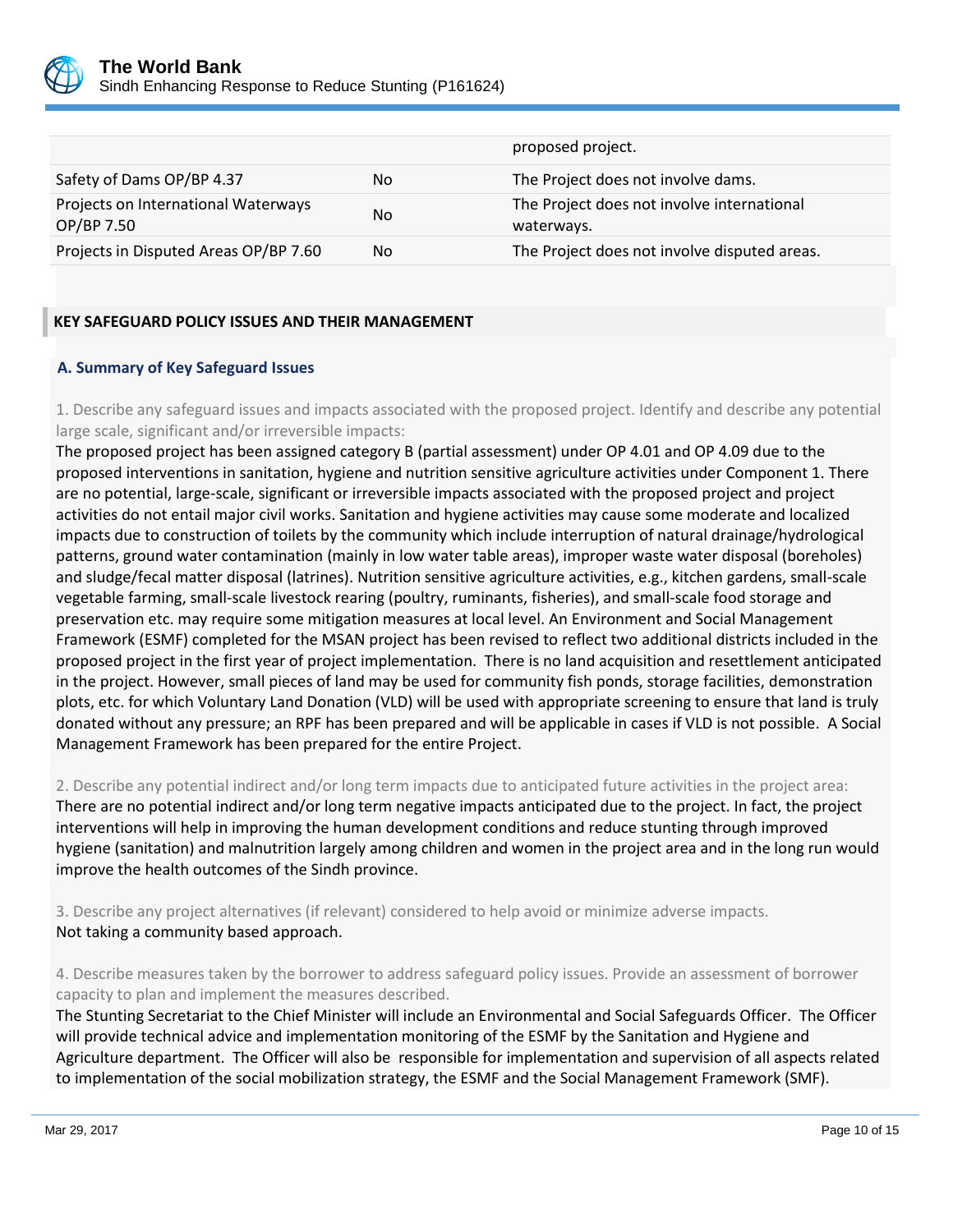

He/she will also work with the structures responsible for implementation and monitoring of safeguards under the MSAN project (Local Government Department (LGD), Department of Agriculture (DoA) and Department of Livestock and Fisheries.

Environment and Social focal points will be appointed at the district level and will be guided by the provincial level social and environmental specialists to ensure implementation and monitoring of environmental and social safeguards, including aspects related to gender. The focal points will receive training from the provincial specialists in order to perform their responsibilities effectively. The district level personnel will preferably be provided by the relevant line departments. However, if there is a problem of capacity, the Implementing Partners engaged for each district will provide social, environmental and gender staff.

5. Identify the key stakeholders and describe the mechanisms for consultation and disclosure on safeguard policies, with an emphasis on potentially affected people.

Consultations took place on the ESMF of the MSAN project, and provided useful suggestions on community involvement. A consultation framework has been outlined in the ESMF and will be implemented. Consultations with key stakeholders including implementing departments, local communities and NGOs, will continue throughout the project. The entire project will be implemented in close collaboration of the community through social mobilization and formation of community groups. A Grievance Redress Mechanism (GRM) for the entire project, including the ESMF has been designed and provided in the ESMF.

# **B. Disclosure Requirements**

**Environmental Assessment/Audit/Management Plan/Other** 

| Date of receipt by the Bank | Date of submission to InfoShop | distributing the Executive Summary of |
|-----------------------------|--------------------------------|---------------------------------------|
| 13-Jan-2017                 | 16-Jan-2017                    | the EA to the Executive Directors     |

**"In country" Disclosure** Pakistan

16-Jan-2017

Comments

An addendum to the MSAN ESMF was prepared and disclosed for the SERRS project. http://www.lgdsindh.gov.pk/Notification/ESMF\_SERSM\_Addendum%2011012017%20(002)%20Rev%201.pdf

**Resettlement Action Plan/Framework/Policy Process**

| Date of receipt by the Bank | Date of submission to InfoShop |
|-----------------------------|--------------------------------|
| 03-Jan-2017                 | $\vert$ 03-Jan-2017            |

# **"In country" Disclosure**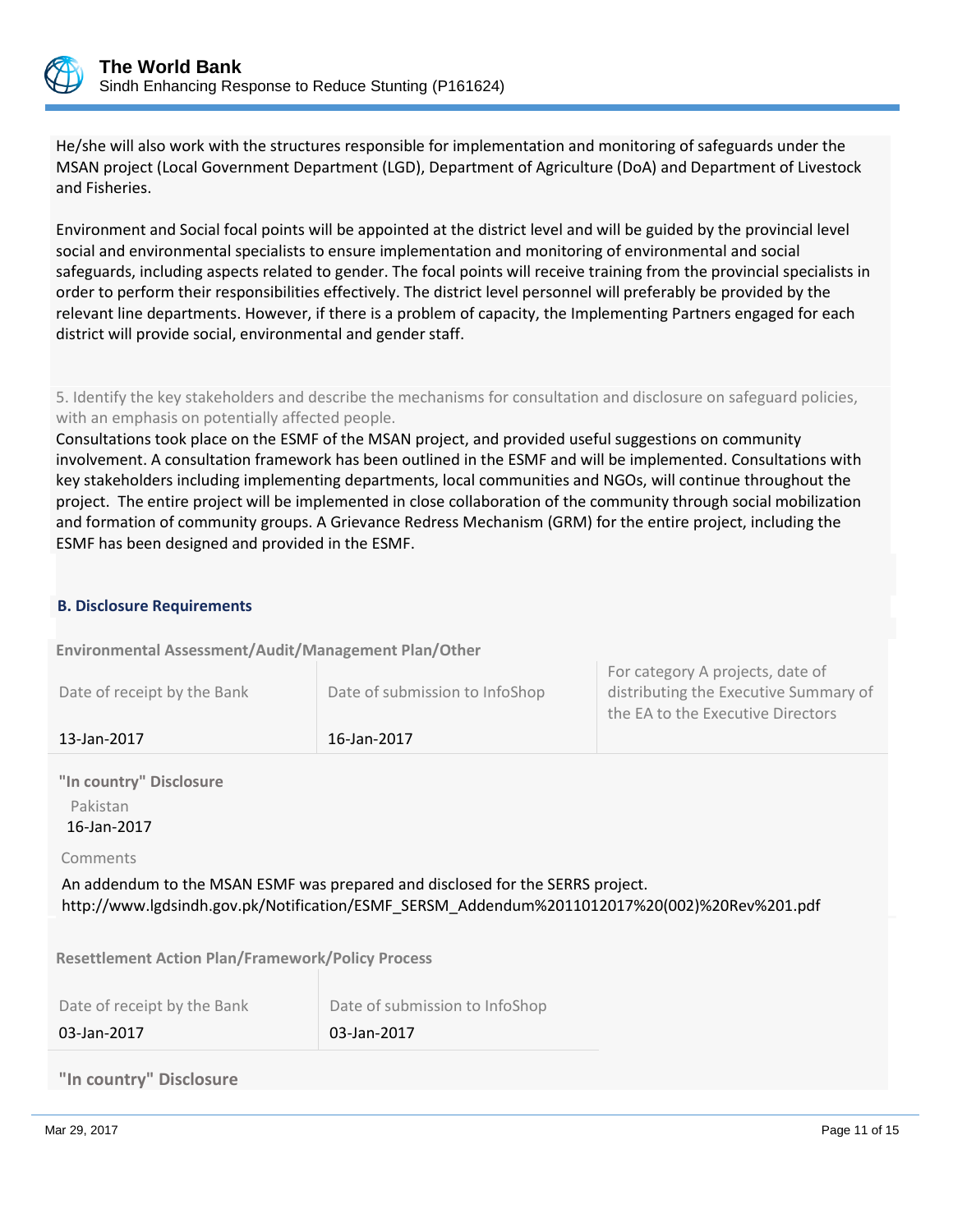

# Pakistan

# 03-Jan-2017

# Comments

The Resettlement Policy Framework (RPF) was part of the ESMF for MSAN and was disclosed on the Local Governrment website at lgdsindh.gov.pk The RPF will also apply to the proposed SERRS project.

**Pest Management Plan**

| Was the document disclosed prior to |                             |                                |
|-------------------------------------|-----------------------------|--------------------------------|
| appraisal?                          | Date of receipt by the Bank | Date of submission to InfoShop |
| Yes                                 |                             |                                |

**"In country" Disclosure** Pakistan 30-Aug-2013

Comments

GoSindh has an approved IPMP that it uses for the ongoing Sindh Agricultural Growth Project. This will be applied to SERRS agriculture activities.Version updated as of August 2013 is available at http://www.wsip.com.pk/sagp/documents/SAGP%20Integrated%20Pest%20Management%20Plan.pdf

**If the project triggers the Pest Management and/or Physical Cultural Resources policies, the respective issues are to be addressed and disclosed as part of the Environmental Assessment/Audit/or EMP.**

If in-country disclosure of any of the above documents is not expected, please explain why:

# **C. Compliance Monitoring Indicators at the Corporate Level (to be filled in when the ISDS is finalized by the project decision meeting)**

**OP/BP/GP 4.01 - Environment Assessment** 

Does the project require a stand-alone EA (including EMP) report? No

**OP 4.09 - Pest Management**

Does the EA adequately address the pest management issues? Yes Is a separate PMP required? No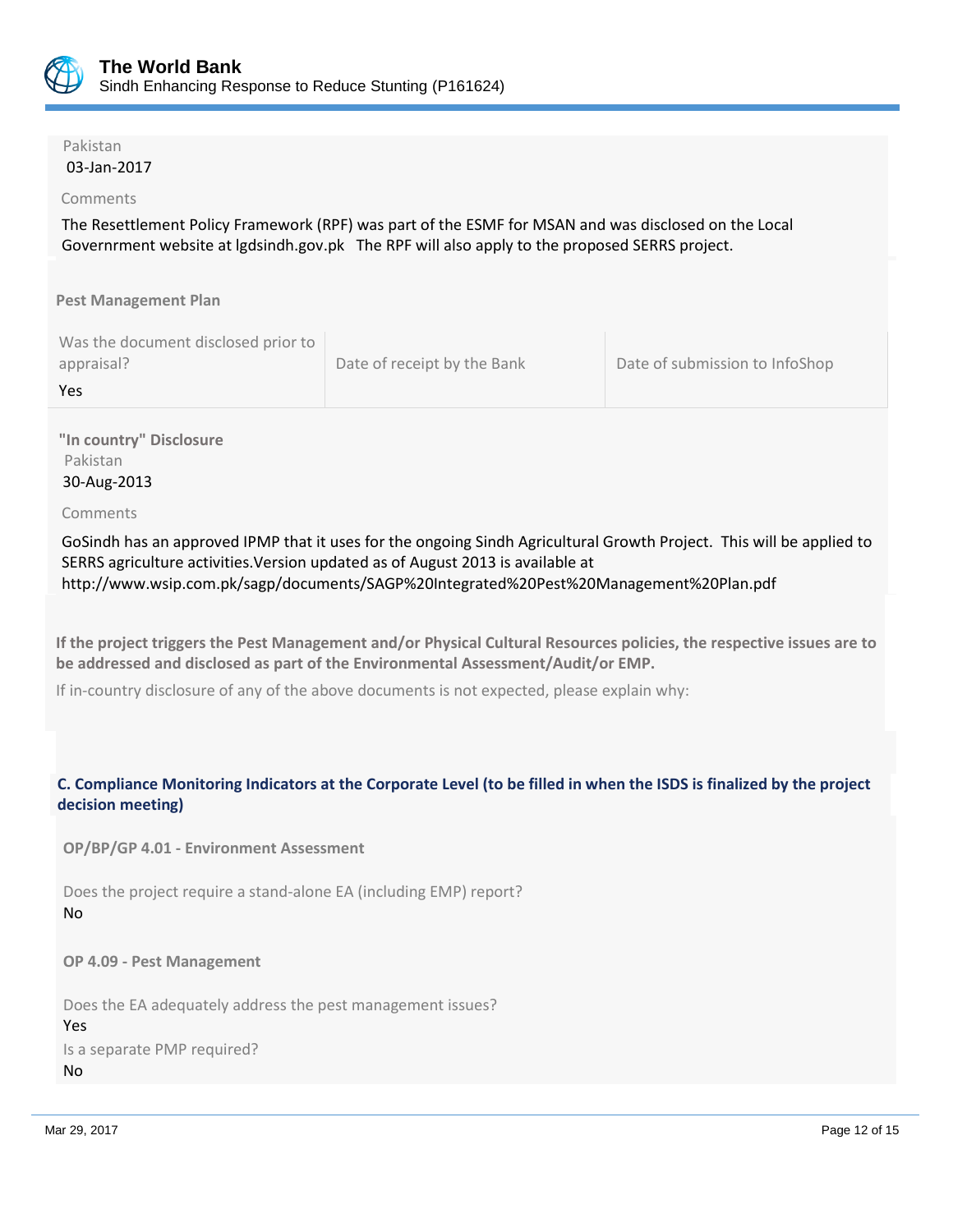

If yes, has the PMP been reviewed and approved by a safeguards specialist or PM? Are PMP requirements included in project design? If yes, does the project team include a Pest Management Specialist? NA

# **OP/BP 4.12 - Involuntary Resettlement**

Has a resettlement plan/abbreviated plan/policy framework/process framework (as appropriate) been prepared? Yes

If yes, then did the Regional unit responsible for safeguards or Practice Manager review the plan? Yes

**The World Bank Policy on Disclosure of Information**

Have relevant safeguard policies documents been sent to the World Bank's Infoshop?

#### Yes

Have relevant documents been disclosed in-country in a public place in a form and language that are understandable and accessible to project-affected groups and local NGOs?

No

# **All Safeguard Policies**

Have satisfactory calendar, budget and clear institutional responsibilities been prepared for the implementation of measures related to safeguard policies?

#### Yes

Have costs related to safeguard policy measures been included in the project cost?

#### Yes

Does the Monitoring and Evaluation system of the project include the monitoring of safeguard impacts and measures related to safeguard policies?

#### Yes

Have satisfactory implementation arrangements been agreed with the borrower and the same been adequately reflected in the project legal documents?

Yes

# **CONTACT POINT**

#### **World Bank**

Francisca Ayodeji Akala Senior Health Specialist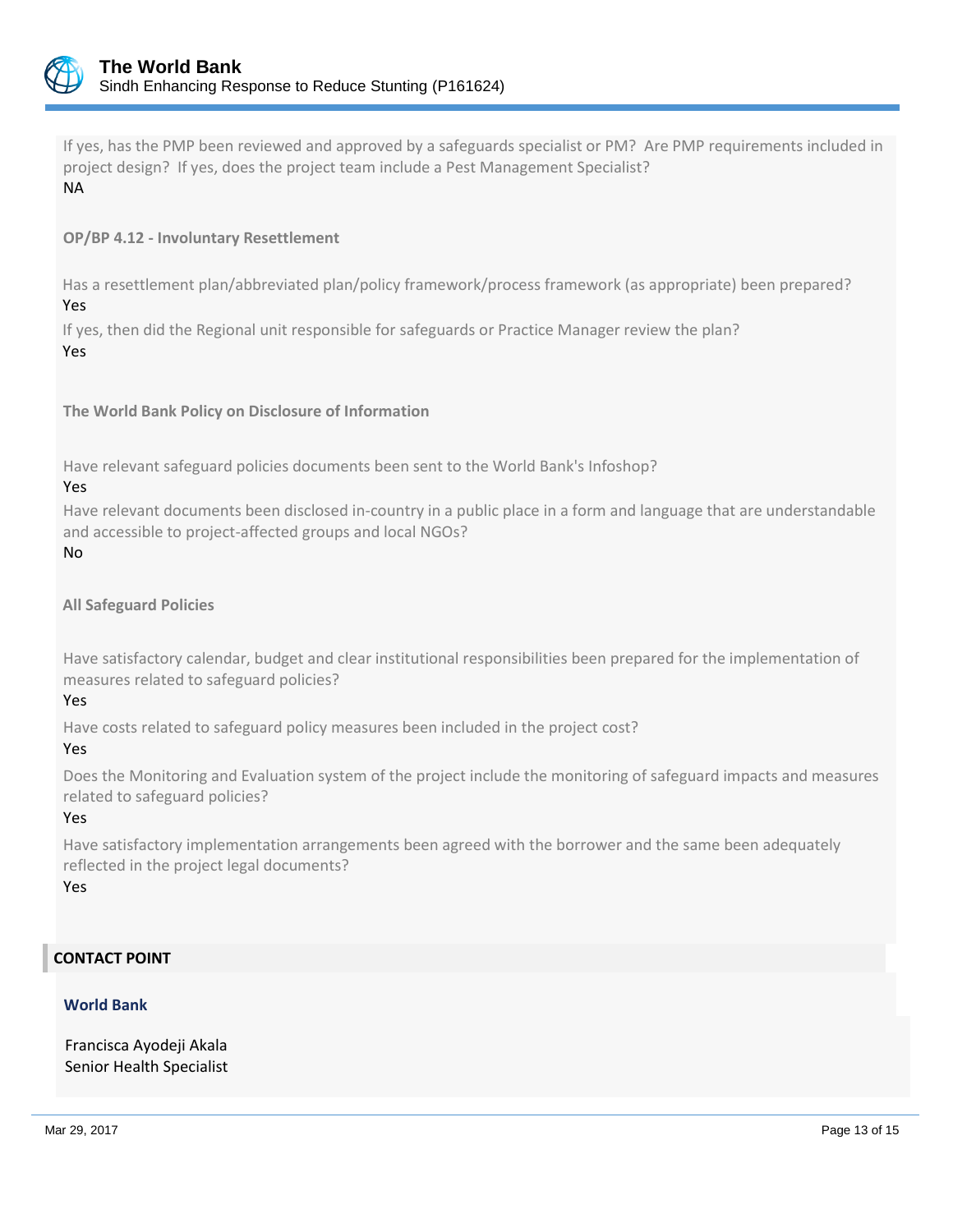

Aliya Kashif Health Specialist

# **Borrower/Client/Recipient**

Government of Pakistan, Economic Affairs Division Tariq Bajwa Secretary secretary@ead.gov.pk

#### **Implementing Agencies**

Government of Sindh, Planning and Development Dr. Shereen Mustafa Secretary (Planning), Planning and Development shereen.narejo@gmail.com

# **FOR MORE INFORMATION CONTACT**

The World Bank 1818 H Street, NW Washington, D.C. 20433 Telephone: (202) 473-1000 Web[: http://www.worldbank.org/projects](http://www.worldbank.org/projects)

# **APPROVAL**

| Task Team Leader(s): | Francisca Ayodeji Akala<br>Aliya Kashif |
|----------------------|-----------------------------------------|
|                      |                                         |

#### **Approved By**

| Safeguards Advisor:       |                    |             |
|---------------------------|--------------------|-------------|
| Practice Manager/Manager: | E. Gail Richardson | 17-Apr-2017 |
| <b>Country Director:</b>  | Anthony Cholst     | 21-Apr-2017 |

**Note to Task Teams:** End of system generated content, document is editable from here.